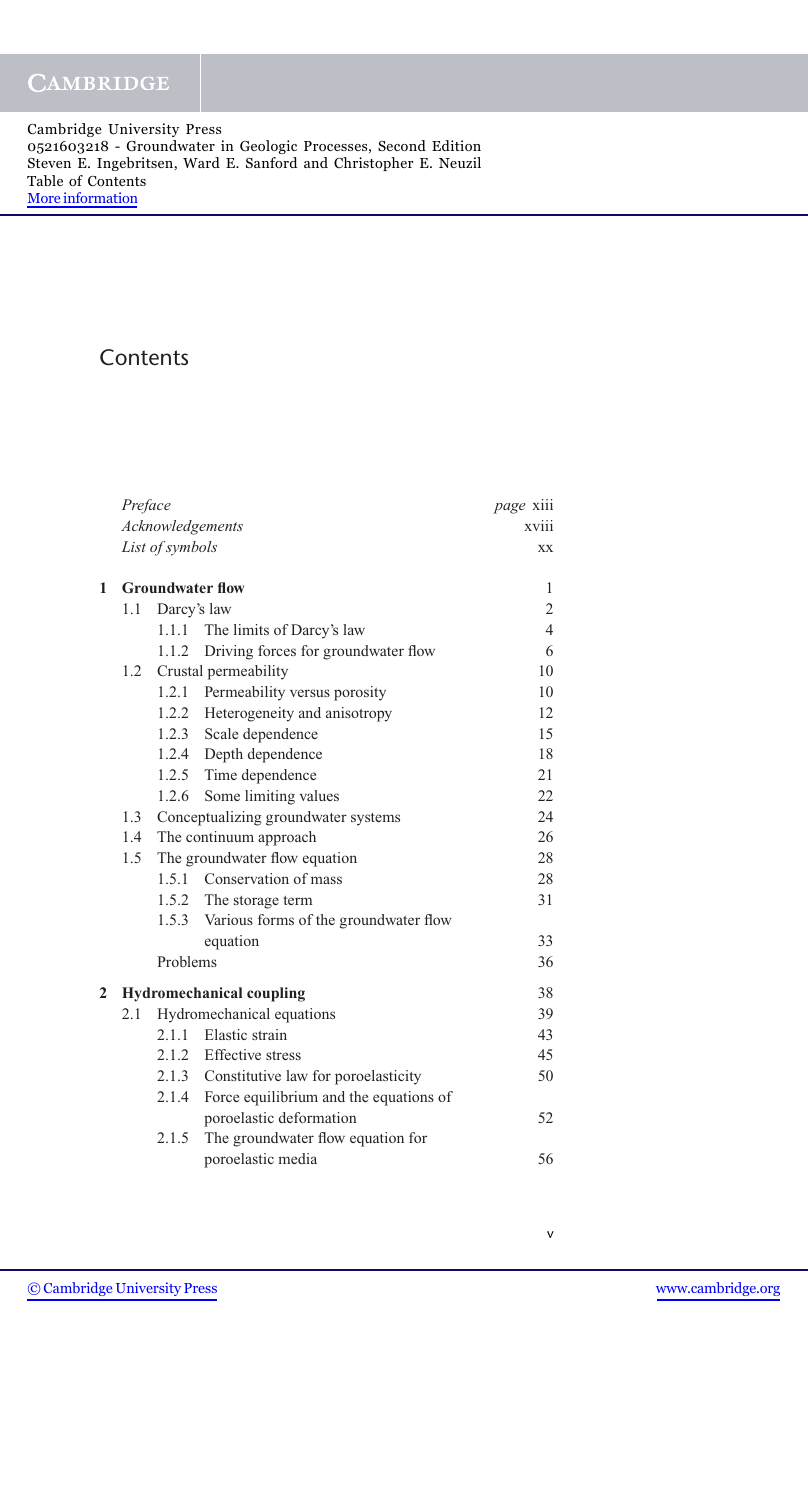Cambridge University Press 0521603218 - Groundwater in Geologic Processes, Second Edition Steven E. Ingebritsen, Ward E. Sanford and Christopher E. Neuzil Table of Contents [More information](http://www.cambridge.org/0521603218)

vi Contents

|   |                            | 2.1.6                 | Coupling flow and deformation in                  |     |
|---|----------------------------|-----------------------|---------------------------------------------------|-----|
|   |                            |                       | poroelastic media                                 | 61  |
|   | 2.2                        |                       | Inelastic deformation and finite strain           | 66  |
|   |                            | 2.2.1                 | Deformation in geologic processes                 | 67  |
|   |                            | 2.2.2                 | Additional complexities of geologic               |     |
|   |                            |                       | deformation                                       | 75  |
|   | 2.3                        |                       | Uncertainty in hydromechanical descriptions       | 76  |
|   |                            |                       | 2.3.1 Uncertain constitutive laws for deformation | 76  |
|   |                            |                       | 2.3.2 Uncertain boundary and initial conditions   | 79  |
|   | 2.4                        |                       | Pragmatism in analysis: useful simplifications    | 80  |
|   |                            | 2.4.1                 | Purely vertical strain                            | 80  |
|   |                            | 2.4.2                 | Numerical tricks and extensions of                |     |
|   |                            |                       | poroelasticity                                    | 83  |
|   |                            | 2.4.3                 | Porosity and stress gradients as indicators of    |     |
|   |                            |                       | long-term strain                                  | 84  |
|   | 2.5                        |                       | Understanding hydromechanical phenomena           | 86  |
|   |                            | Problems              |                                                   | 87  |
| 3 |                            | Solute transport      |                                                   | 89  |
|   | 3.1                        |                       | Governing equations                               | 89  |
|   |                            |                       | 3.1.1 Molecular diffusion                         | 90  |
|   |                            |                       | 3.1.2 Advection                                   | 92  |
|   |                            |                       | 3.1.3 Mechanical dispersion                       | 93  |
|   |                            |                       | 3.1.4 Mass-balance equation                       | 96  |
|   |                            |                       | 3.1.5 Chemical reactions                          | 97  |
|   |                            |                       | 3.1.6 Initial and boundary conditions             | 99  |
|   | 3.2                        |                       | Numerical solution techniques                     | 101 |
|   | 3.3                        |                       | Density-driven flow                               | 104 |
|   | 3.4                        |                       | Multicomponent diffusion                          | 105 |
|   | 3.5                        |                       | Multicomponent reactive transport                 | 108 |
|   |                            |                       | 3.5.1 Rate-based reactions                        | 111 |
|   |                            |                       | 3.5.2 Surface reactions                           | 113 |
|   |                            |                       | 3.5.3 Homogeneous reactions                       | 114 |
|   |                            | 3.5.4                 | Heterogeneous reactions                           | 116 |
|   |                            |                       | 3.5.5 Solution algorithms                         | 117 |
|   | 3.6                        |                       | Ultrafiltration                                   | 119 |
|   | 3.7                        |                       | The role of microbes                              | 120 |
|   |                            | Problems              |                                                   | 122 |
| 4 |                            | <b>Heat transport</b> |                                                   | 124 |
|   | Governing equations<br>4.1 |                       |                                                   |     |
|   |                            | 4.1.1                 | Pressure and enthalpy as dependent                |     |
|   |                            |                       | variables                                         | 125 |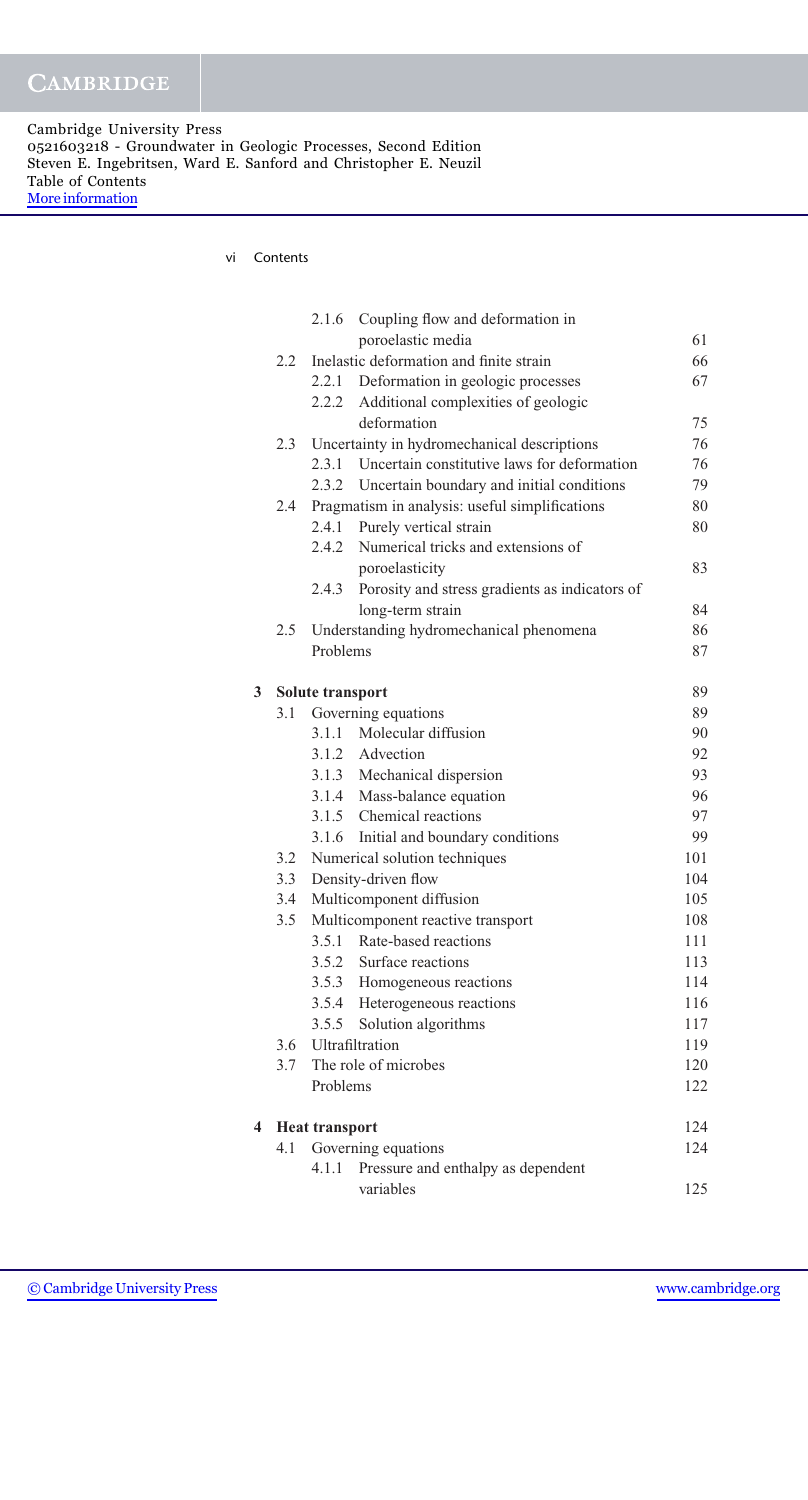Cambridge University Press 0521603218 - Groundwater in Geologic Processes, Second Edition Steven E. Ingebritsen, Ward E. Sanford and Christopher E. Neuzil Table of Contents [More information](http://www.cambridge.org/0521603218)

|   |     |            |                                                      | Contents | vii |
|---|-----|------------|------------------------------------------------------|----------|-----|
|   |     |            |                                                      |          |     |
|   |     | 4.1.2      | Statements of mass and energy conservation           | 129      |     |
|   |     | 4.1.3      | A form of Darcy's law for two-phase flow of          |          |     |
|   |     |            | compressible fluids                                  | 131      |     |
|   |     | 4.1.4      | Conductive heat flux                                 | 133      |     |
|   |     | 4.1.5      | One-dimensional forms of the governing               |          |     |
|   |     |            | equations                                            | 134      |     |
|   |     | 4.1.6      | Extending the governing equations to three           |          |     |
|   |     |            | dimensions                                           | 135      |     |
|   |     |            | 4.1.7 Assumptions                                    | 136      |     |
|   |     |            | 4.1.8 Fluid properties                               | 138      |     |
|   |     | 4.1.9      | Numerical solution                                   | 139      |     |
|   | 4.2 |            | Initial and boundary conditions                      | 139      |     |
|   | 4.3 |            | Temperature-based formulations                       | 141      |     |
|   | 4.4 |            | One-dimensional groundwater flow                     | 143      |     |
|   |     |            | 4.4.1 Steady vertical flow                           | 143      |     |
|   |     |            | 4.4.2 Flow in a confined aquifer or fault zone       | 146      |     |
|   | 4.5 |            | Dimensionless numbers                                | 148      |     |
|   |     |            | 4.5.1 Nusselt number                                 | 148      |     |
|   |     |            | 4.5.2 Peclet number                                  | 149      |     |
|   |     |            | 4.5.3 Rayleigh number                                | 150      |     |
|   | 4.6 |            | Buoyancy-driven flow                                 | 151      |     |
|   | 4.7 | Heat pipes |                                                      | 152      |     |
|   | 4.8 |            | Conversion of gravitational potential energy to heat | 153      |     |
|   |     | Problems   |                                                      | 155      |     |
| 5 |     |            | Regional-scale flow and transport                    | 157      |     |
|   |     |            | 5.1 Regional groundwater flow                        | 158      |     |
|   | 5.2 |            | Anomalous fluid pressures                            | 159      |     |
|   |     |            | 5.2.1 Geologic forcing                               | 161      |     |
|   |     |            | 5.2.2 Elevated fluid pressures                       | 163      |     |
|   |     | 5.2.3      | Hydraulic fracturing                                 | 164      |     |
|   |     | 5.2.4      | The Gulf Coast                                       | 165      |     |
|   | 5.3 |            | Regional-scale solute transport                      | 168      |     |
|   |     | 5.3.1      | Groundwater age                                      | 168      |     |
|   |     | 5.3.2      | Large-scale dispersion                               | 172      |     |
|   |     | 5.3.3      | Evolution of regional groundwater                    |          |     |
|   |     |            | chemistry                                            | 174      |     |
|   | 5.4 |            | Regional-scale heat transfer                         | 177      |     |
|   |     | 5.4.1      | The conductive regime in sedimentary                 |          |     |
|   |     |            | basins                                               | 177      |     |
|   |     | 5.4.2      | Thermal effects of groundwater flow in               |          |     |
|   |     |            | sedimentary basins                                   | 179      |     |
|   |     | 5.4.3      | Some case studies of sedimentary basins              | 181      |     |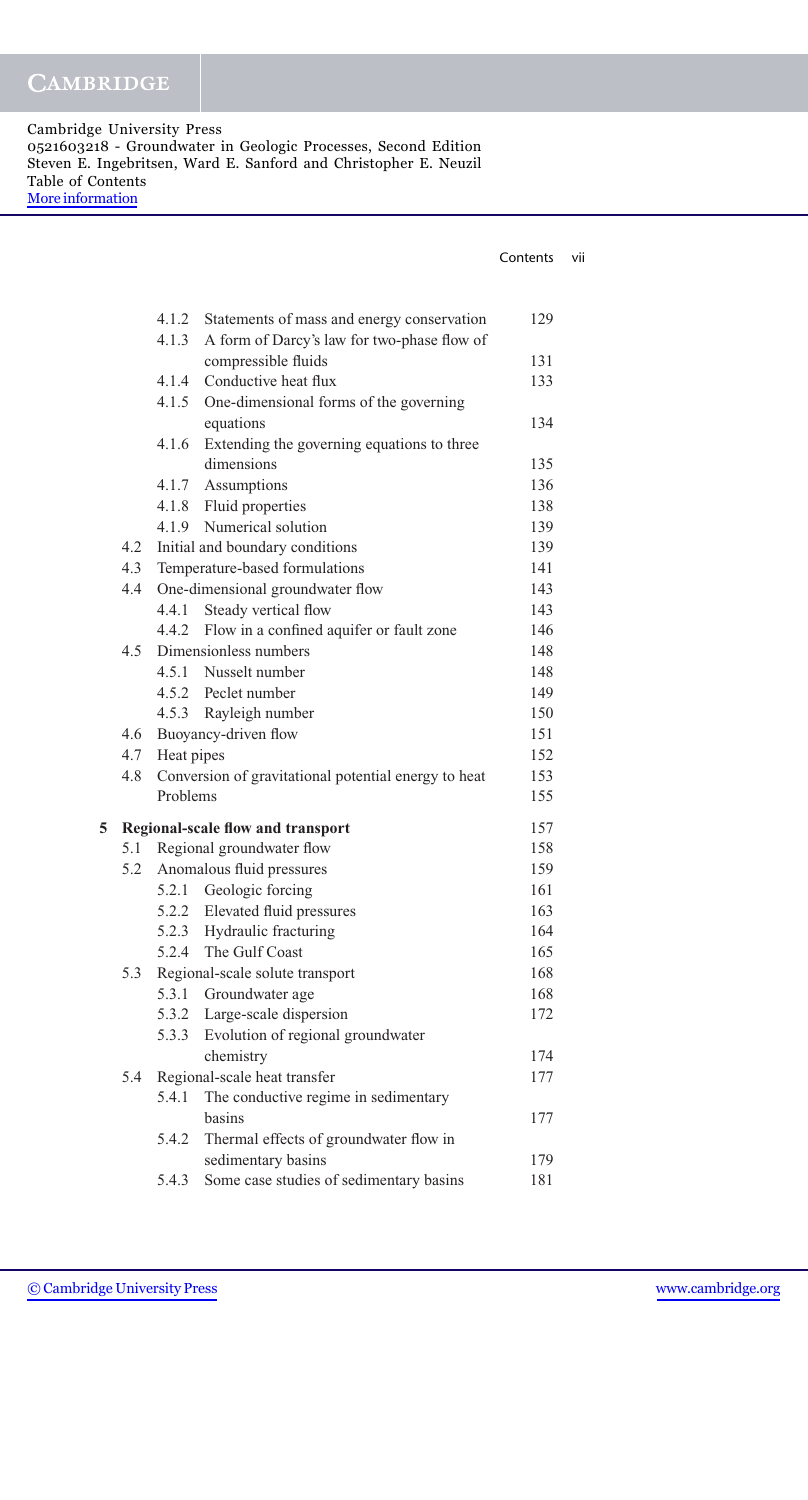Cambridge University Press 0521603218 - Groundwater in Geologic Processes, Second Edition Steven E. Ingebritsen, Ward E. Sanford and Christopher E. Neuzil Table of Contents [More information](http://www.cambridge.org/0521603218)

viii Contents

|   |     |              | 5.4.4 An example from volcanic terrane          | 184 |
|---|-----|--------------|-------------------------------------------------|-----|
|   |     | 5.4.5        | The stress – heat flow paradox of the San       |     |
|   |     |              | Andreas fault                                   | 187 |
|   |     | Problems     |                                                 | 191 |
| 6 |     | Ore deposits |                                                 | 193 |
|   | 6.1 |              | Mississippi Valley type deposits                | 194 |
|   |     | 6.1.1        | Evidence for regional-scale brine migration     | 195 |
|   |     |              | 6.1.2 The role of brines                        | 197 |
|   |     |              | 6.1.3 Controls on ore deposition                | 198 |
|   |     |              | 6.1.4 Driving forces for fluid flow             | 199 |
|   |     |              | 6.1.5 Unresolved issues with United States MVTs | 202 |
|   |     |              | 6.1.6 The Irish "MVTs"                          | 203 |
|   |     |              | 6.2 Other stratiform base-metal deposits        | 205 |
|   | 6.3 |              | Sediment-hosted uranium                         | 207 |
|   |     |              | 6.3.1 Redox control of uranium solubility       | 207 |
|   |     |              | 6.3.2 Tabular uranium deposits                  | 208 |
|   |     |              | 6.3.3 Unconformity-type uranium deposits        | 208 |
|   | 6.4 |              | Mineralization through in situ diagenesis       | 213 |
|   |     | 6.4.1        | Supergene enrichment of porphyry copper         | 213 |
|   |     |              | 6.4.2 Colombian emeralds                        | 216 |
|   |     | Problems     |                                                 | 218 |
| 7 |     | Hydrocarbons |                                                 | 220 |
|   | 7.1 |              | Thermal maturation                              | 221 |
|   |     | 7.1.1        | The oil window                                  | 221 |
|   |     | 7.1.2        | Groundwater flow and the thermal regime         | 222 |
|   | 7.2 | Migration    |                                                 | 226 |
|   |     |              | 7.2.1 Capillary effects                         | 226 |
|   |     |              | 7.2.2 Primary migration                         | 227 |
|   |     | 7.2.3        | Secondary migration                             | 228 |
|   | 7.3 | Entrapment   |                                                 | 230 |
|   | 7.4 |              | Governing equations for immiscible multiphase   |     |
|   |     | flow         |                                                 | 234 |
|   | 7.5 |              | Case studies                                    | 235 |
|   |     |              | 7.5.1 The Uinta basin                           | 236 |
|   |     | 7.5.2        | The Los Angeles basin                           | 239 |
|   | 7.6 |              | Pressure regimes in hydrocarbon basins          | 241 |
|   | 7.7 |              | Hydrocarbon resources                           | 245 |
|   |     | Problems     |                                                 | 246 |
| 8 |     |              | <b>Geothermal processes</b>                     | 247 |
|   | 8.1 |              | Crustal heat flow                               | 247 |
|   |     | 8.1.1        | Measurement                                     | 248 |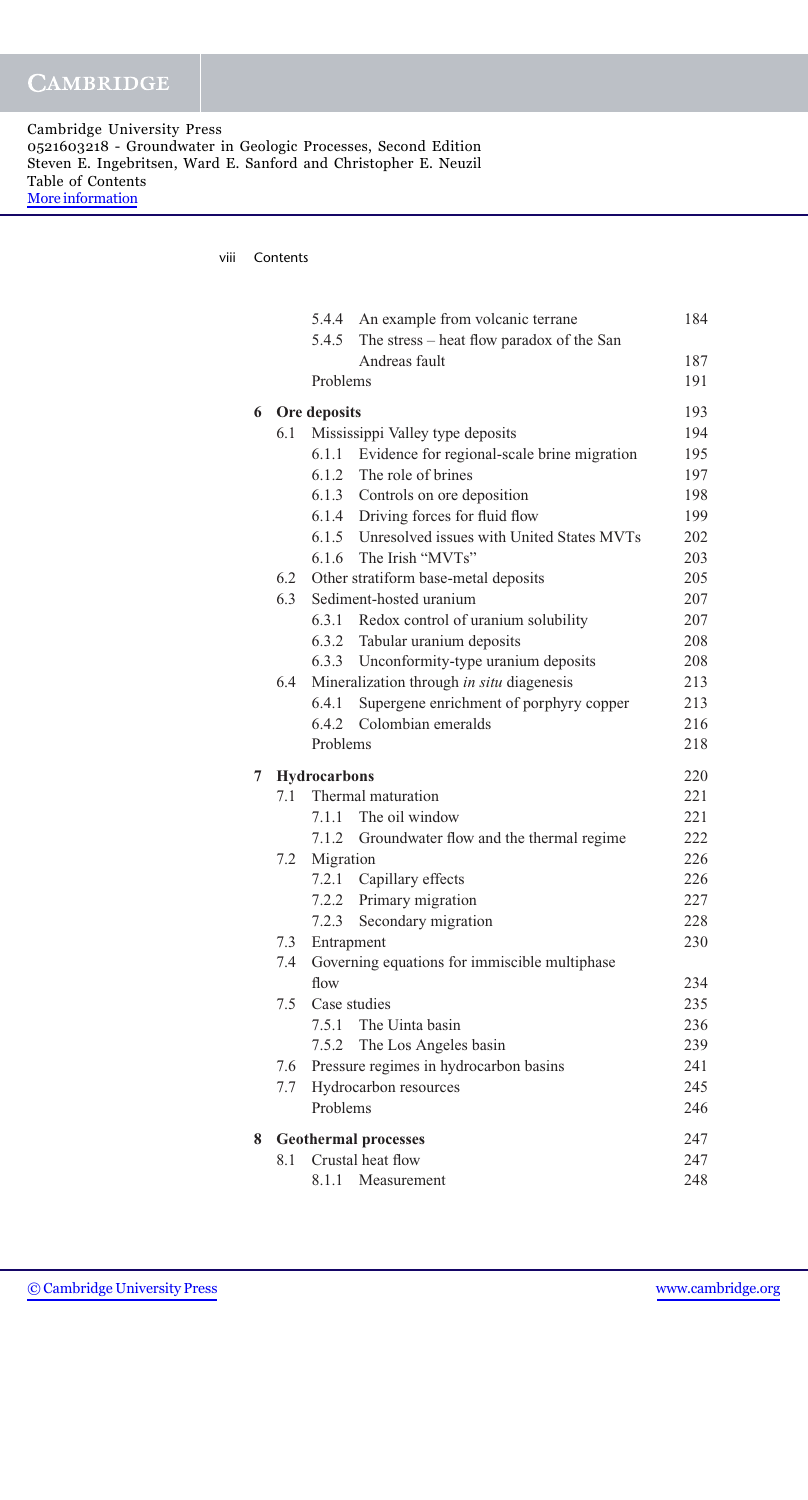Cambridge University Press 0521603218 - Groundwater in Geologic Processes, Second Edition Steven E. Ingebritsen, Ward E. Sanford and Christopher E. Neuzil Table of Contents [More information](http://www.cambridge.org/0521603218)

| Contents | IX |
|----------|----|
|          |    |

|   |     | 8.1.2                | Lateral and vertical variations                       | 250 |
|---|-----|----------------------|-------------------------------------------------------|-----|
|   |     |                      | 8.1.3 Perturbations due to groundwater flow           | 252 |
|   | 8.2 |                      | Magmatic-hydrothermal systems                         | 253 |
|   |     | 8.2.1                | Magmatic heat sources                                 | 254 |
|   |     |                      | 8.2.2 Heat transfer from magma to groundwater         | 256 |
|   |     |                      | 8.2.3 Fluid circulation near magma bodies             | 257 |
|   |     |                      | 8.2.4 Permeabilities in near-magma environments       | 260 |
|   |     | 8.2.5                | Magnitude and time-variation of                       |     |
|   |     |                      | hydrothermal discharge                                | 262 |
|   | 8.3 |                      | Fluid flow and heat transport near the critical point | 267 |
|   |     | 8.3.1                | One-dimensional pressure-enthalpy paths               | 268 |
|   |     | 8.3.2                | Two-dimensional convection                            | 270 |
|   | 8.4 |                      | Multiphase processes                                  | 271 |
|   |     |                      | 8.4.1 Phase separation                                | 272 |
|   |     |                      | 8.4.2 Vapor-dominated zones                           | 273 |
|   |     | 8.4.3                | Pressure transmission                                 | 276 |
|   |     | 8.4.4                | Boiling point – depth curves                          | 277 |
|   | 8.5 | Hot springs          |                                                       | 279 |
|   | 8.6 | Geysers              |                                                       | 281 |
|   | 8.7 |                      | Geothermal resources                                  | 284 |
|   | 8.8 |                      | Hydrothermal ore deposits                             | 285 |
|   |     | Problems             |                                                       | 287 |
| 9 |     | <b>Earthquakes</b>   |                                                       | 289 |
|   |     | 9.1 Effective stress |                                                       | 290 |
|   |     |                      | 9.2 Coulomb's law of failure                          | 292 |
|   | 9.3 | Induced seismicity   |                                                       | 295 |
|   |     | 9.3.1                | The Rocky Mountain arsenal                            | 296 |
|   |     | 9.3.2                | Rangely, Colorado                                     | 298 |
|   |     | 9.3.3                | The Lacq gas field                                    | 300 |
|   | 9.4 |                      | Fluid pressures and tectonism                         | 300 |
|   |     |                      | 9.4.1 Hubbert and Rubey                               | 302 |
|   |     |                      | 9.4.2 Irwin and Barnes model for the San Andreas      | 304 |
|   |     | 9.4.3                | Byerlee and Rice models for the San                   |     |
|   |     |                      | Andreas                                               | 306 |
|   |     | 9.4.4                | Earthquake swarms driven by deep, natural             |     |
|   |     |                      | fluid sources                                         | 309 |
|   | 9.5 |                      | Seismicity modulated by shallow hydrology             | 311 |
|   | 9.6 |                      | Earthquake-induced hydrologic phenomena               | 312 |
|   |     | 9.6.1                | Well behavior                                         | 313 |
|   |     | 9.6.2                | Geysering                                             | 316 |
|   |     | 9.6.3                | Streamflow changes                                    | 318 |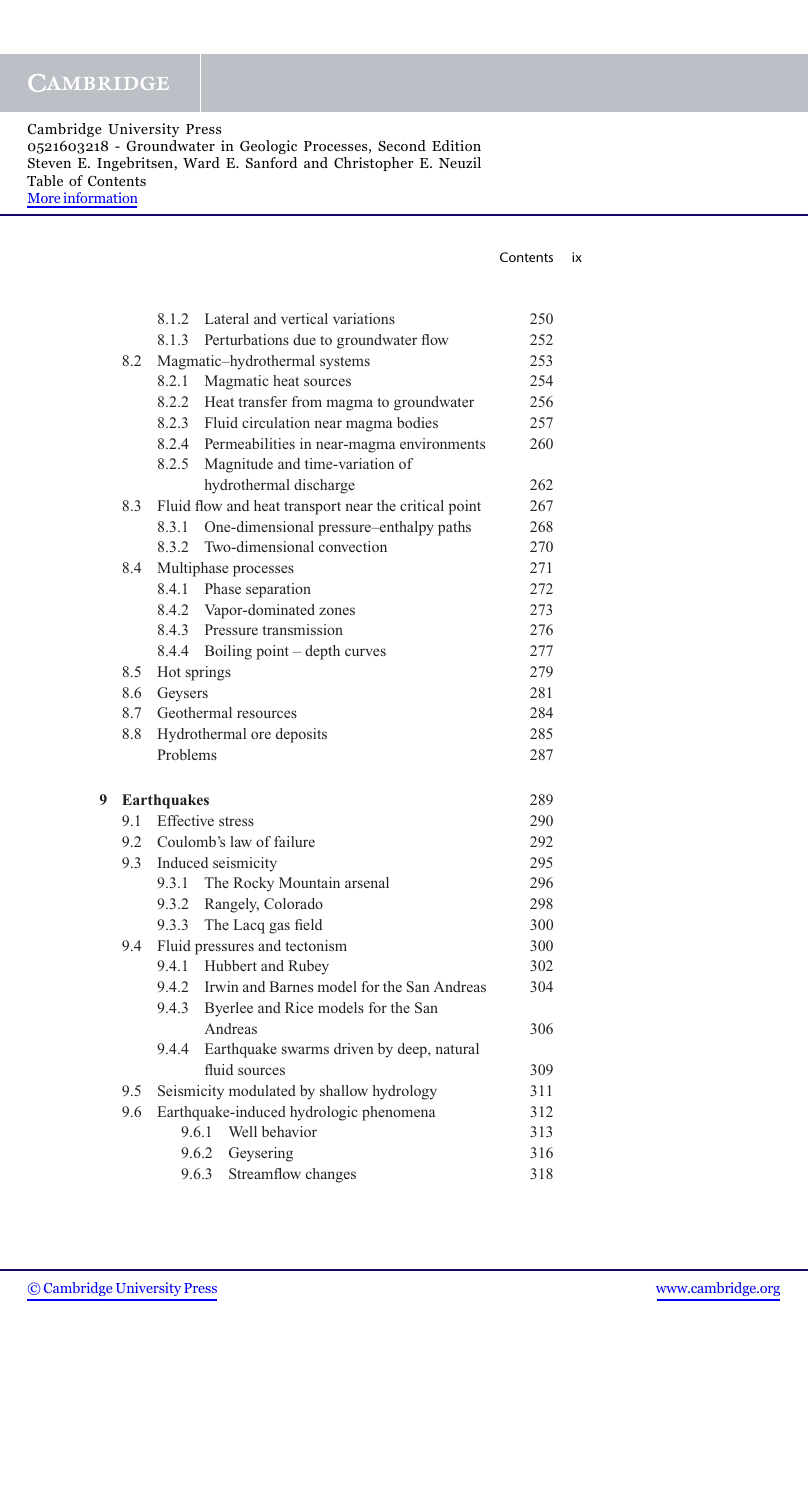Cambridge University Press 0521603218 - Groundwater in Geologic Processes, Second Edition Steven E. Ingebritsen, Ward E. Sanford and Christopher E. Neuzil Table of Contents [More information](http://www.cambridge.org/0521603218)

x Contents

|    | 9.7  |                      | Stress, earthquakes, and crustal permeability                          | 322 |
|----|------|----------------------|------------------------------------------------------------------------|-----|
|    |      | Problems             |                                                                        | 324 |
| 10 |      | <b>Evaporites</b>    |                                                                        | 325 |
|    | 10.1 |                      | Evaporite formation                                                    | 325 |
|    |      | 10.1.1               | The marine evaporite problem                                           | 326 |
|    |      | 10.1.2               | Groundwater inflow                                                     | 328 |
|    |      |                      | 10.1.3 $CaCl2 brines$                                                  | 330 |
|    |      |                      | 10.1.4 Magnesium depletion                                             | 332 |
|    |      |                      | 10.1.5 Continental evaporites                                          | 333 |
|    |      |                      | 10.1.6 Sabkhas                                                         | 334 |
|    |      |                      | 10.1.7 Groundwater outflow                                             | 336 |
|    | 10.2 |                      | Evaporite burial and dissolution                                       | 340 |
|    | 10.3 |                      | Diapiric rise of evaporites                                            | 342 |
|    |      |                      | 10.3.1 Variable-density convection                                     | 343 |
|    |      |                      | 10.3.2 Caprock formation                                               | 346 |
|    |      | Problems             |                                                                        | 349 |
|    |      |                      |                                                                        |     |
| 11 |      |                      | <b>Compaction and diagenesis</b>                                       | 352 |
|    | 11.1 | Compaction<br>11.1.1 |                                                                        | 353 |
|    |      |                      | Vertical loading and elevated fluid                                    | 357 |
|    |      |                      | pressures<br>11.1.2 Delayed compaction                                 | 360 |
|    |      |                      | 11.1.3 Erosional unloading                                             | 364 |
|    |      |                      |                                                                        | 365 |
|    |      | 11.1.5               | 11.1.4 Tectonic compression                                            | 368 |
|    | 11.2 |                      | Variations in fluid pressure                                           | 371 |
|    |      | Diagenesis           |                                                                        | 371 |
|    |      | 11.2.2               | 11.2.1 Reaction-flow coupling<br>Diagenesis of siliciclastic sequences | 373 |
|    |      | 11.2.3               | Mechanochemical processes                                              | 378 |
|    |      | 11.2.4               | Mineral banding                                                        | 381 |
|    |      | Problems             |                                                                        | 383 |
|    |      |                      |                                                                        |     |
| 12 |      | <b>Metamorphism</b>  |                                                                        | 385 |
|    | 12.1 |                      | The role of fluids in metamorphism                                     | 386 |
|    |      |                      | 12.1.1 Evidence for voluminous fluid fluxes                            | 386 |
|    |      | 12.1.2               | Sources of fluid                                                       | 387 |
|    |      | 12.1.3               | Fluid dynamics                                                         | 390 |
|    | 12.2 |                      | Crustal-scale permeability estimates                                   | 392 |
|    |      | 12.2.1               | Constraints from first-order calculations                              | 393 |
|    |      | 12.2.2               | A permeability-depth curve based on                                    |     |
|    |      |                      | metamorphic data                                                       | 394 |
|    |      | 12.2.3               | Implications for the brittle-ductile                                   |     |
|    |      |                      | transition                                                             | 398 |